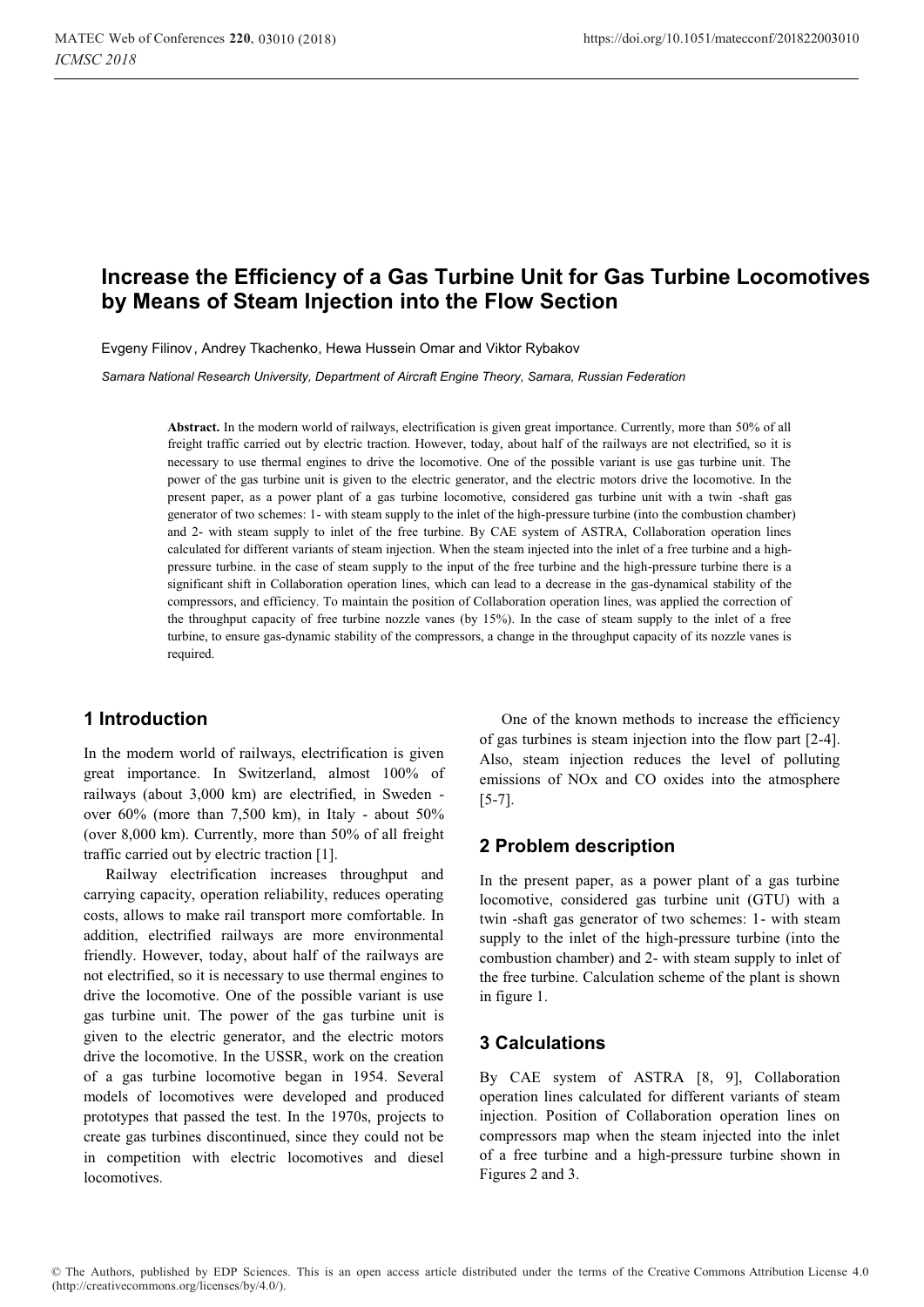

**Figure 1.** Calculation scheme of complex cycle gas turbine unit with a twin -shaft gas generator (1- Steam supply to the input of highpressure turbine; 2- Steam supply to the inlet of a free turbine).



**Figure 2.** Collaboration operation lines on low-pressure compressor map.



**Figure 3.** Collaboration operation lines on of high-pressure compressor map.

As can be seen from the presented results, in the case of steam supply to the input of the free turbine and the high-pressure turbine there is a significant shift in Collaboration operation lines, which can lead to a decrease in the gas-dynamical stability of the compressors, and efficiency. To maintain the position of Collaboration operation lines, was applied the correction of the throughput capacity of free turbine nozzle vanes (by 15%). The resulting Collaboration operation lines for

this variant also shown in figures 2 and 3. In this case, the position of the Collaboration operation lines practically coincides with the initial version of the gas turbine without heat recovery of exhaust gases.

Figures 4-7 shows the calculating results of three variants of gas turbine plant: The initial version, with steam supply to the inlet of the high-pressure turbine and with steam supply to the inlet of the free turbine, with the correction of the capacity of its nozzle vanes.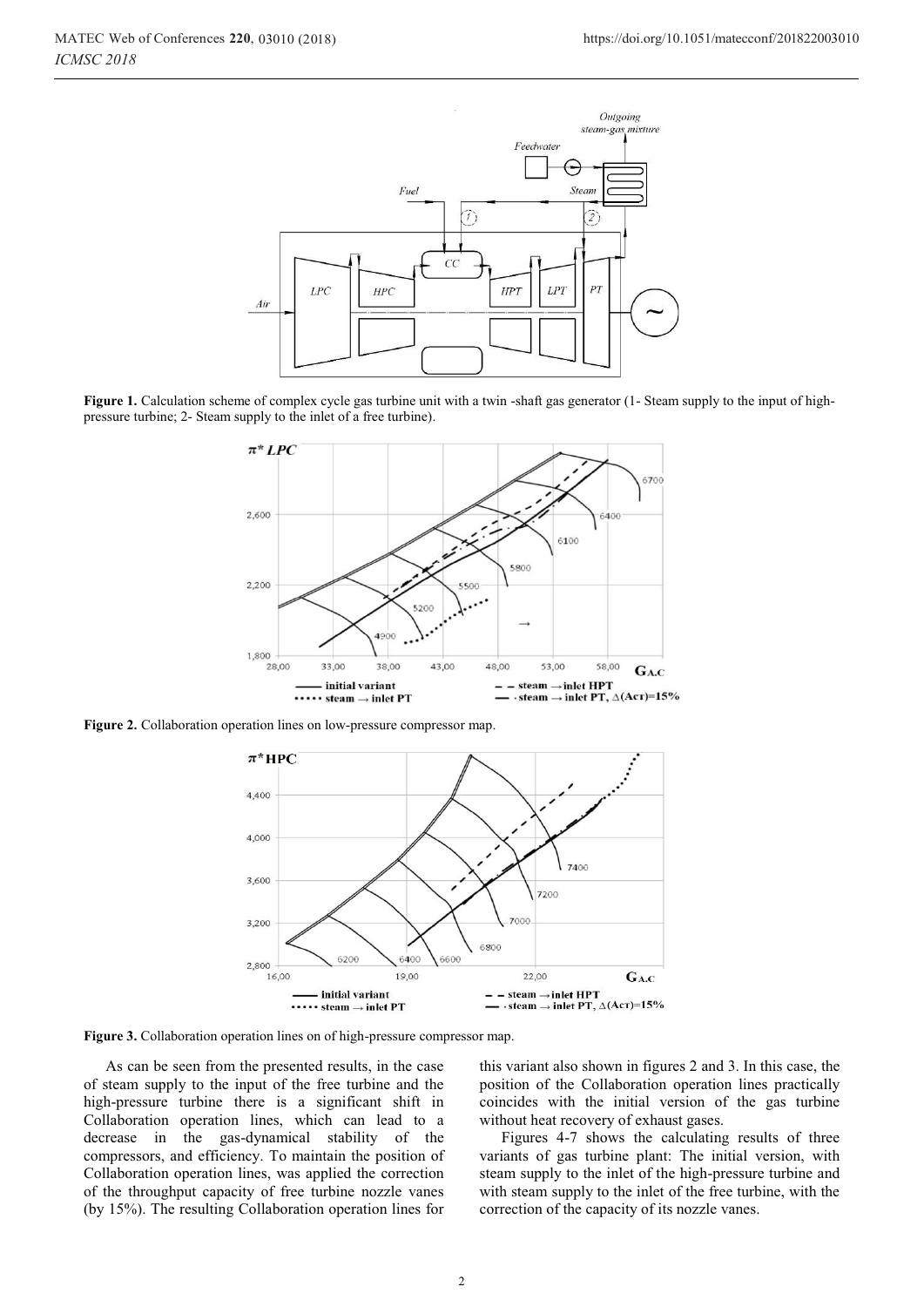

**Figure 4.** Relationship of the gas temperature in front of the high-pressure turbine at the operation mode of the gas turbine plant with a two-shaft gas generator.



**Figure 5.** Relationship of the gas temperature after free-power turbine from the operation mode of the gas turbine plant with a two-shaft gas generator.



**Figure 6.** Relationship of the steam flow entering the flow path part from the operation mode of the gas turbine plant with a two-shaft gas generator.

As can be seen from the presented results, in the case of steam supply to the inlet of a free turbine, to ensure

gas-dynamic stability of the compressors, a change in the throughput capacity of its nozzle vanes is required, while the increase in effective efficiency is about 1.5% when steam flow rate at 8.5 kg/s. And steam supply to the inlet of the high pressure turbine allows to increase efficiency about 5% when steam flow rate at 7 kg/s.



 **Figure 7**. Relationship of effective efficiency from the operation mode of the gas turbine plant with a two-shaft gas generator.

It is known that the steam injection into the flow part of engine affects on the emission of harmful substances. Due to the tests carried out in the SSAU on combustion chamber compartments of two NK engines, the results which in the form of relative values of the emission index of nitric oxide  $E\bar{J}_{NO_x}$  are shown in figure 8, we estimate the reduction of nitrogen oxides  $NO<sub>x</sub>$  at different ways of supplying injected component.

$$
E\overline{J}_{NO_x} = \frac{E\overline{J}_{NO_x with\ water}}{E\overline{J}_{NO_x with\ out\ water}} \tag{1}
$$



**Figure 8**. Relationship of effective efficiency from the operation mode of the gas turbine plant with a two-shaft gas generator.

In figure 8: •, • – attempts of Professor J. A. Knish on compartments of combustion chamber: ∘ emulsion injection [8]; • - proximate water injection; //// - Literature data for water injection.